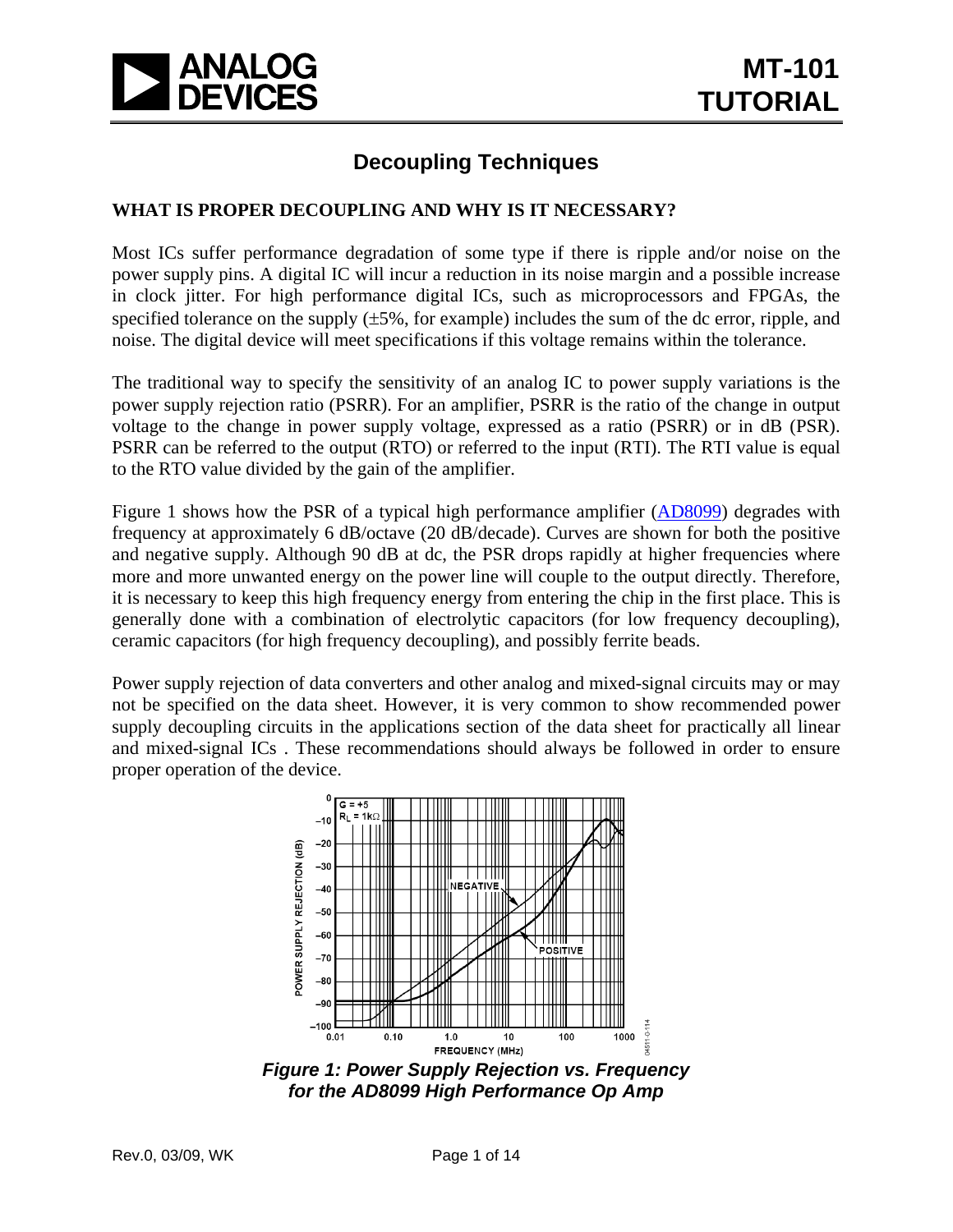Low frequency noise requires larger electrolytic capacitors which act as charge reservoirs to transient currents. High frequency power supply noise is best reduced with low inductance surface mount ceramic capacitors connected directly to the power supply pins of the IC. All decoupling capacitors must connect directly to a low impedance ground plane in order to be effective. Short traces or vias are required for this connection to minimize additional series inductance.

Ferrite beads (nonconductive ceramics manufactured from the oxides of nickel, zinc, manganese, or other compounds) are also useful for decoupling in power supply filters. At low frequencies (<100 kHz), ferrites are inductive; thus they are useful in low-pass LC filters. Above 100 kHz, ferrites becomes resistive (high Q). Ferrite impedance is a function of material, operating frequency range, dc bias current, number of turns, size, shape, and temperature.

The ferrite beads may not always be necessary, but they will add extra high frequency noise isolation and decoupling, which is often desirable. Possible caveats here would be to verify that the beads never saturate, especially when op amps are driving high output currents. When a ferrite saturates it becomes nonlinear and loses its filtering properties.

Note that some ferrites, even before full saturation occurs, can be nonlinear. Therefore, if a power stage is required to operate with a low distortion output, the ferrite should be checked in a prototype if it is operating near this saturation region.

The key aspects of proper decoupling are summarized in Figure 2.

- **A large electrolytic capacitor (typically 10 µF 100 µF) no more than 2 in. away from the chip.**
	- The purpose of this capacitor is to be a reservoir of charge to supply **the instantaneous charge requirements of the circuits locally so the charge need not come through the inductance of the power trace.**
- **A smaller cap (typ. 0.01 µF 0.1 µF) as physically close to the power pins of the chip as is possible.**
	- z **The purpose of this capacitor is to short the high frequency noise away from the chip.**
- **All decoupling capacitors should connect to a large area low impedance ground plane through a via or short trace to minimize inductance.**
- **Optionally a small ferrite bead in series with the supply pin.**
	- **•** Localizes the noise in the system.
	- **Example 2 Keeps external high frequency noise from the IC.**
	- **Keeps internally generated noise from propagating to the rest of the system.**

*Figure 2: What Is Proper Decoupling?*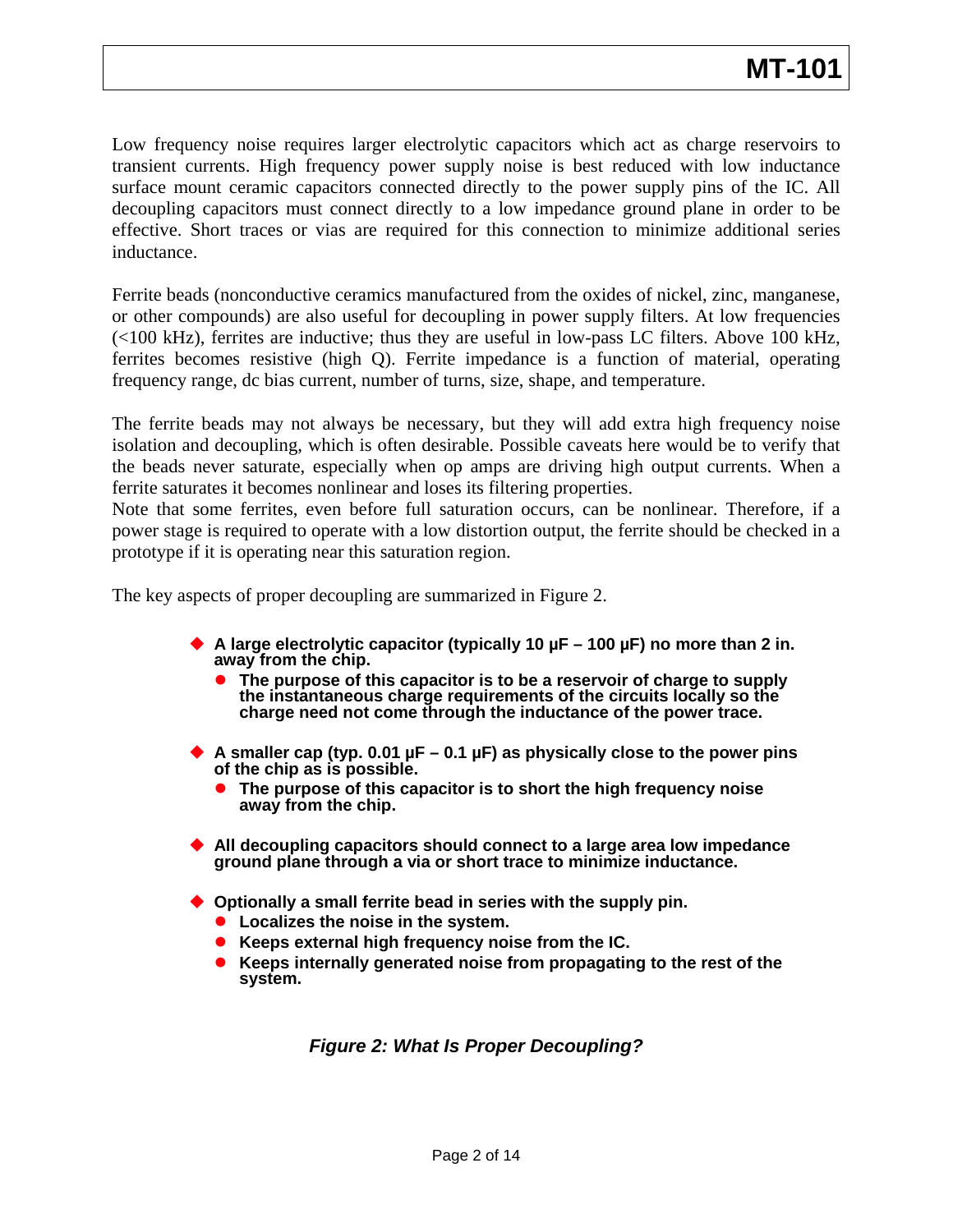## **MT-101**

#### **REAL CAPACITORS AND THEIR PARASITICS**

Figure 3 shows a model of a non-ideal capacitor. The nominal capacitance, C, is shunted by a resistance,  $R_{P}$ , which represents insulation resistance or leakage. A second resistance,  $R_{S}$ (equivalent series resistance, or ESR), appears in series with the capacitor and represents the resistance of the capacitor leads and plates.



*Figure 3: A Real Capacitor Equivalent Circuit Includes Parasitic Elements* 

Inductance, L (the equivalent series inductance, or ESL), models the inductance of the leads and plates. Finally, resistance  $R_{DA}$  and capacitance  $C_{DA}$  together form a simplified model of a phenomenon known as dielectric absorption, or DA. When a capacitor is used in a precision application, such as a sample-and-hold amplifier (SHA), DA can cause errors. In a decoupling application, however, the DA of a capacitor is generally not important.

Figure 4 shows the frequency response of various 100 µF capacitors. Theory tells us that the impedance of a capacitor will decrease monotonically as frequency is increased. In actual practice, the ESR causes the impedance plot to flatten out. As we continue up in frequency, the impedance will start to rise due to the ESL of the capacitor. The location and width of the "knee" will vary with capacitor construction, dielectric and value. This is why we often see larger value capacitors paralleled with smaller values. The smaller value capacitor will typically have lower ESL and continue to "look" like a capacitor higher in frequency. This extends the overall performance of the parallel combination over a wider frequency range.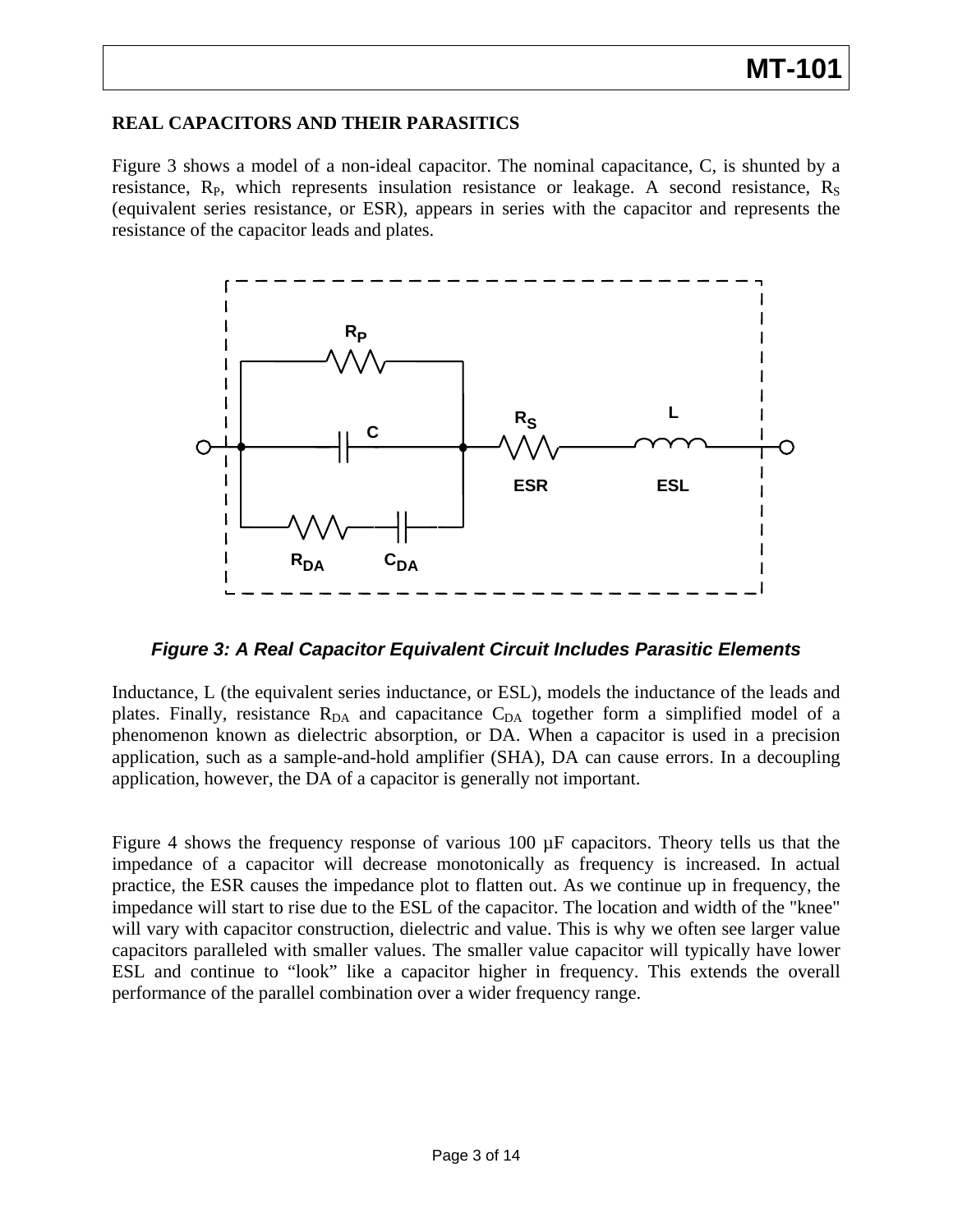

#### *Figure 4: Impedance of Various 100µF Capacitors*

The self-resonant frequency of the capacitor is the frequency at which the reactance of the capacitor (1/ $\omega$ C), is equal to the reactance of the ESL ( $\omega$ ESL). Solving this equality for the resonant frequency yields:

$$
f_{\text{RESONANCE}} = \frac{1}{2\pi\sqrt{\text{ESL} \cdot \text{C}}}
$$
. Eq. 1

All capacitors will display impedance curves which are similar in general shape to those shown. The exact plots will be different, but the general shape stays the same. The minimum impedance is determined by the ESR, and the high frequency region is determined by the ESL (which in turn is strongly affected by package style).

### **TYPES OF DECOUPLING CAPACITORS**

Figure 5 shows the various types of popular capacitors suitable for decoupling. The electrolytic family provides an excellent, cost effective low-frequency filter component because of the wide range of values, a high capacitance-to-volume ratio, and a broad range of working voltages. It includes general-purpose aluminum electrolytic switching types, available in working voltages from below 10 V up to about 500 V, and in size from 1  $\mu$ F to several thousand  $\mu$ F (with proportional case sizes).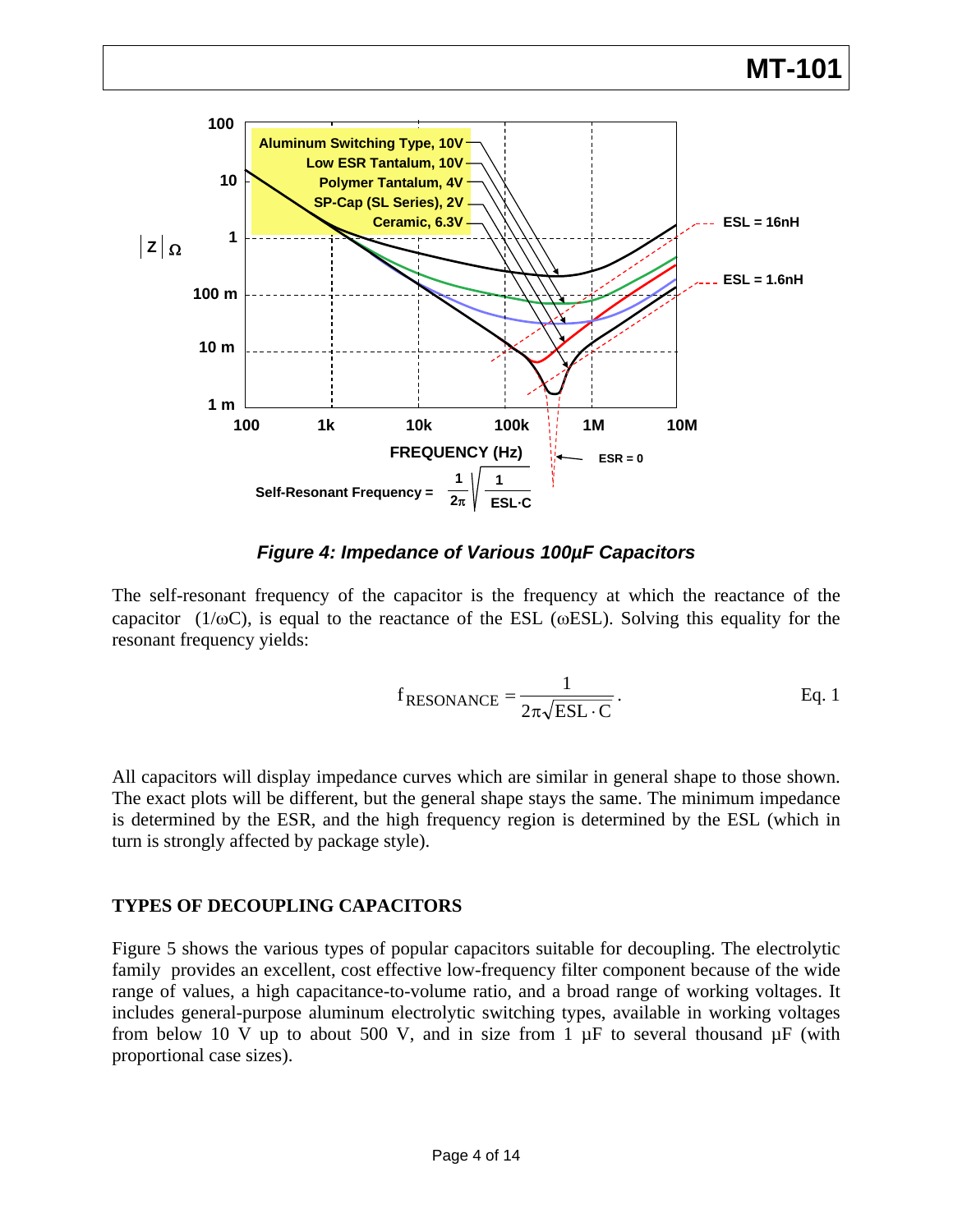| <b>TECHNOLOGY</b>                                                                         | <b>ADVANTAGES</b>                                                              | <b>DISADVANTAGES</b>                                                                   | <b>APPLICATIONS</b>                                                  |
|-------------------------------------------------------------------------------------------|--------------------------------------------------------------------------------|----------------------------------------------------------------------------------------|----------------------------------------------------------------------|
| <b>Aluminum Electrolytic,</b><br><b>Switching Type.</b><br>Avoid general purpose<br>types | •High CV<br>product/cost<br>•Large energy storage<br>•Best for 100V - 400V     | •Temperature related<br>wearout<br>•High ESR/size<br>•High ESR @ low temp              | •Consumer products<br>•Large bulk storage                            |
| <b>Solid Tantalum</b>                                                                     | .High CV product/size<br>•Stable @ cold temp<br>•No wearout                    | •Fire hazard with reverse<br>voltage<br><b>•Expensive</b><br>•Only rated up to 50V     | •Popular in military<br>.Concern for tantalum<br>raw material supply |
| Aluminum-Polymer,<br>Special-Polymer,<br>Poscap, Os-Con                                   | $\bullet$ Low ESR<br>•Z stable over temp<br>•Relatively small case             | •Rapid degradation<br>above 105°C<br>•Relatively high cost                             | •Newest technology<br>•CPU core regulators                           |
| <b>Ceramic</b>                                                                            | <b>.Lowest ESR, ESL</b><br>•High ripple current<br>•X7R good over wide<br>temp | •CV product limited<br><b>•Microphonics</b><br>•C decreases with<br>increasing voltage | •Excellent for HF<br>decoupling<br>•Good to 1GHz                     |
| Film (Polyester, Teflon,<br>polypropylene,<br>polystyrene, etc.                           | •Hi Q in large sizes<br>•No wearout<br>•High voltage                           | •CV product limited<br>•Not popular in SMT<br>•High cost                               | •High voltage, current<br>$\bullet$ AC<br>•Audio                     |

## *Figure 5: Popular Capacitor Types*

All electrolytic capacitors are polarized, and thus cannot withstand more than a volt or so of reverse bias without damage. They have relatively high leakage currents (this can be tens of µA) which is strongly dependent upon specific family design, electrical size, and voltage rating versus applied voltage. However, leakage current is not likely to be a major factor for basic decoupling applications.

"General purpose" aluminum electrolytic capacitors are not recommended for most decoupling applications. However, a subset of aluminum electrolytic capacitors is the "switching type," which is designed and specified for handling high pulse currents at frequencies up to several hundred kHz with low losses. This type of capacitor competes directly with the solid tantalum type in high frequency filtering applications and has the advantage of a much broader range of available values.

Solid tantalum electrolytic capacitors are generally limited to voltages of 50 V or less, with capacitance of 500 µF or less. For a given size, tantalums exhibit higher capacitance-to-volume ratios than do the aluminum switching electrolytics, and have both a higher frequency range and lower ESR. They are generally more expensive than aluminum electrolytics and must be carefully applied with respect to surge and ripple currents.

More recently, high performance aluminum electrolytic capacitors using organic or polymer electrolytes have appeared. These families of capacitors feature appreciably lower ESR and higher frequency range than do the other electrolytic types, with an additional feature of minimal low-temperature ESR degradation. They are designated by labels such as *aluminum-polymer*, *special polymer*, *Poscap*, and *Os-Con*.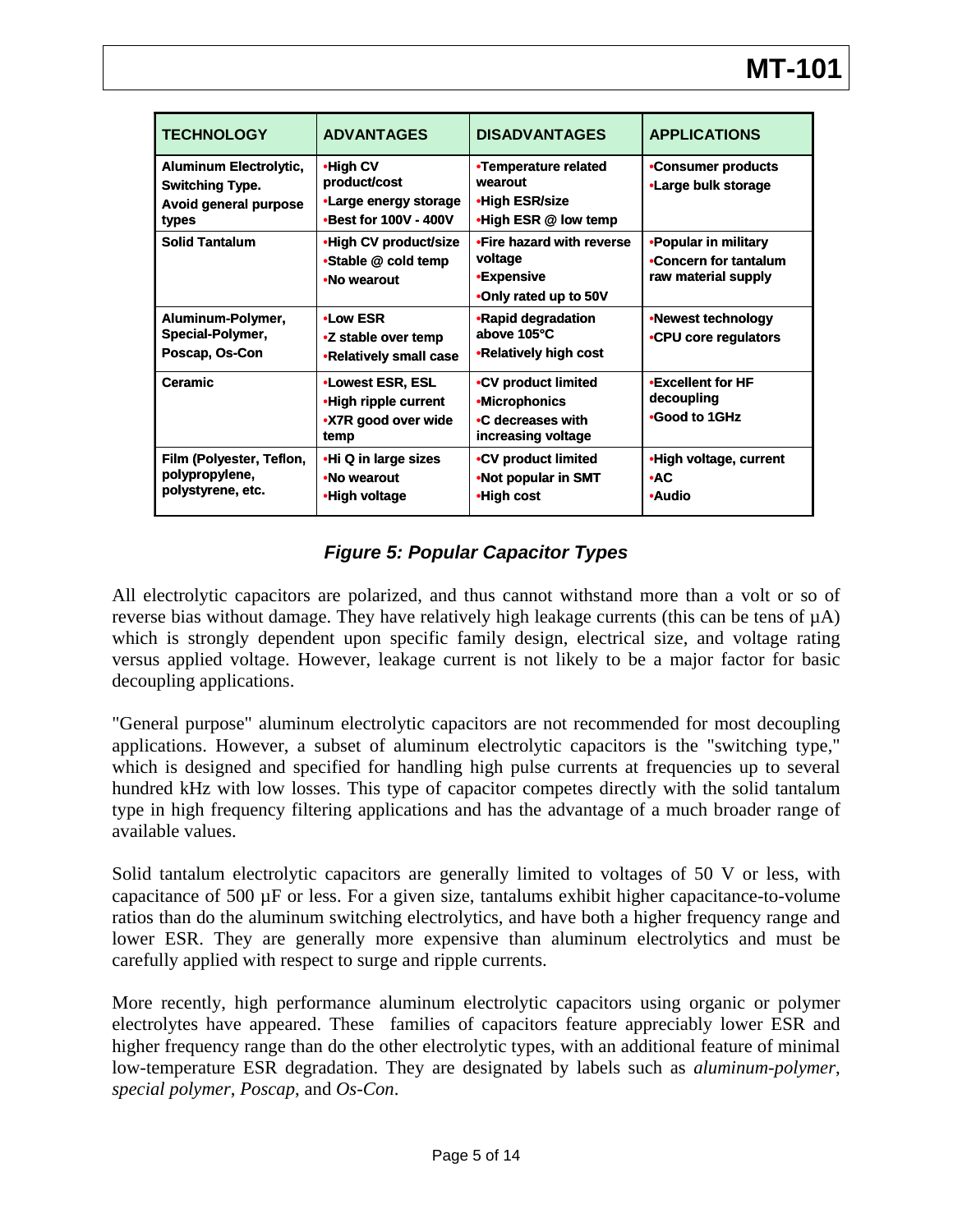Ceramic, or multilayer ceramic (MLCC), is often the capacitor material of choice above a few MHz, due to its compact size and low loss. However, the characteristics of ceramic dielectrics varies widely. Some types are better than others for power supply decoupling applications. Ceramic dielectric capacitors are available in values up to several  $\mu$ F in the high-K dielectric formulations of X7R. Z5U, and Y5V at voltage ratings up to 200 V. The X7R-type is preferred because it has less capacitance change as a function of dc bias voltage than the Z5U and Y5V types.

NP0 (also called COG) types use a lower dielectric constant formulation, and have nominally zero TC, plus a low voltage coefficient (unlike the less stable high-K types). The NP0 types are limited in available values to 0.1  $\mu$ F or less, with 0.01  $\mu$ F representing a more practical upper limit.

Multilayer ceramic (MLCC) surface mount capacitors are increasingly popular for bypassing and filtering at 10 MHz or more, because their very low inductance design allows near optimum RF bypassing. In smaller values, ceramic chip caps have an operating frequency range to 1 GHz. For these and other capacitors for high frequency applications, a useful value can be ensured by selecting a capacitor which has a self-resonant frequency above the highest frequency of interest.

In general, film type capacitors are not useful in power supply decoupling applications because they are generally wound, which increases their inductance. They are more often used in audio applications where a very low capacitance vs. voltage coefficient is required.

## **LOCALIZED HIGH FREQUENCY DECOUPLING RECOMMENDATIONS**

Figure 6 shows how the high frequency decoupling capacitor must be as close to the chip as possible. If it is not, the inductance of the connecting trace will have a negative impact on the effectiveness of the decoupling.



*Figure 6: High Frequency Supply Filter(s) Require Decoupling via Short Low-Inductance Path (Ground Plane)*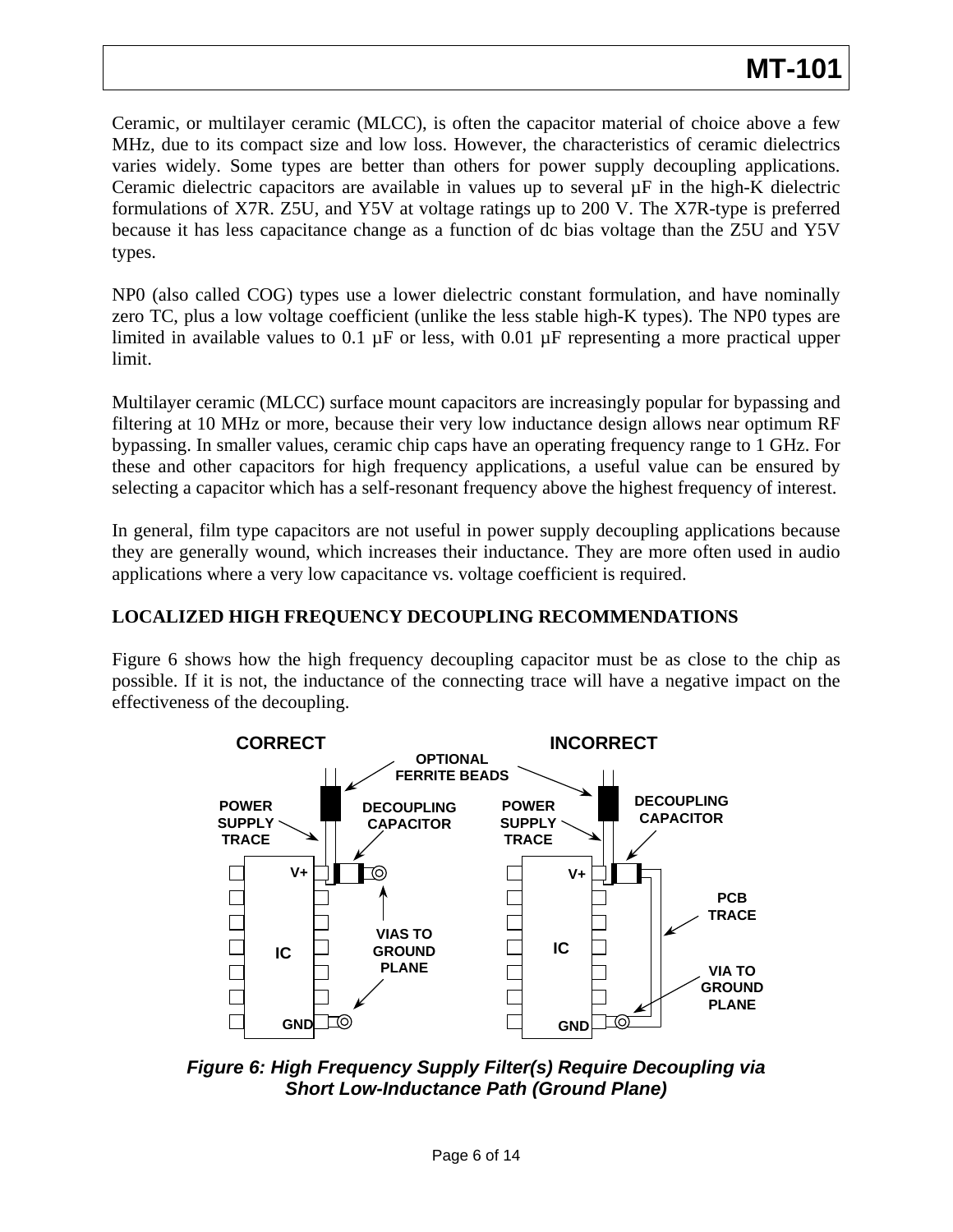In the left figure, the connection to both the power pin and the ground are a short as possible, so this would be the most effective configuration. In the figure on the right, however, the extra inductance and resistance in the PCB trace will cause a decrease in the effectiveness of the decoupling scheme and may cause interference problems by increasing the enclosed loop.

#### **RESONANT CIRCUITS FORMED BY LC DECOUPLING NETWORKS**

In many decoupling applications, an inductor or ferrite bead is placed in series with the decoupling capacitor as shown in Figure 7. The inductor, L, in series with the decoupling capacitor, C, forms a resonant, or "tuned," circuit, whose key feature is that it shows marked change in impedance at the resonant frequency. The resonant frequency is given by the equation:



*Figure 7: Resonant Circuit Formed by Power Line Decoupling* 

The overall impedance of the decoupling network may exhibit peaking at the resonant frequency. Just how much peaking depends on the relative Q (quality factor) of the tuned circuit. The Q of a resonant circuit is a measure of its reactance to its resistance. The equation is given by:

$$
Q = \frac{2\pi fL}{R}.
$$
 Eq. 3

Normal trace inductance and typical decoupling capacitances of 0.01  $\mu$ F to 0.1  $\mu$ F will resonate well above a few MHz. For example, 0.1 µF and 1 nH will resonate at 16 MHz.

However, a decoupling network composed of a 100  $\mu$ F capacitor and a 1  $\mu$ H inductor resonates at 16 kHz. Left unchecked, this can present a resonance problem if this frequency appears on the power line. The effect can be minimized by lowering the Q of the circuit. This is most easily done by inserting a small resistance (~10 Ω) in the power line close to the IC, as shown in the right case. The resistance should be kept as low as possible to minimize the IR drop across the resistor. An alternative to a resistor is a small ferrite bead which appears primarily resistive at the resonant frequency.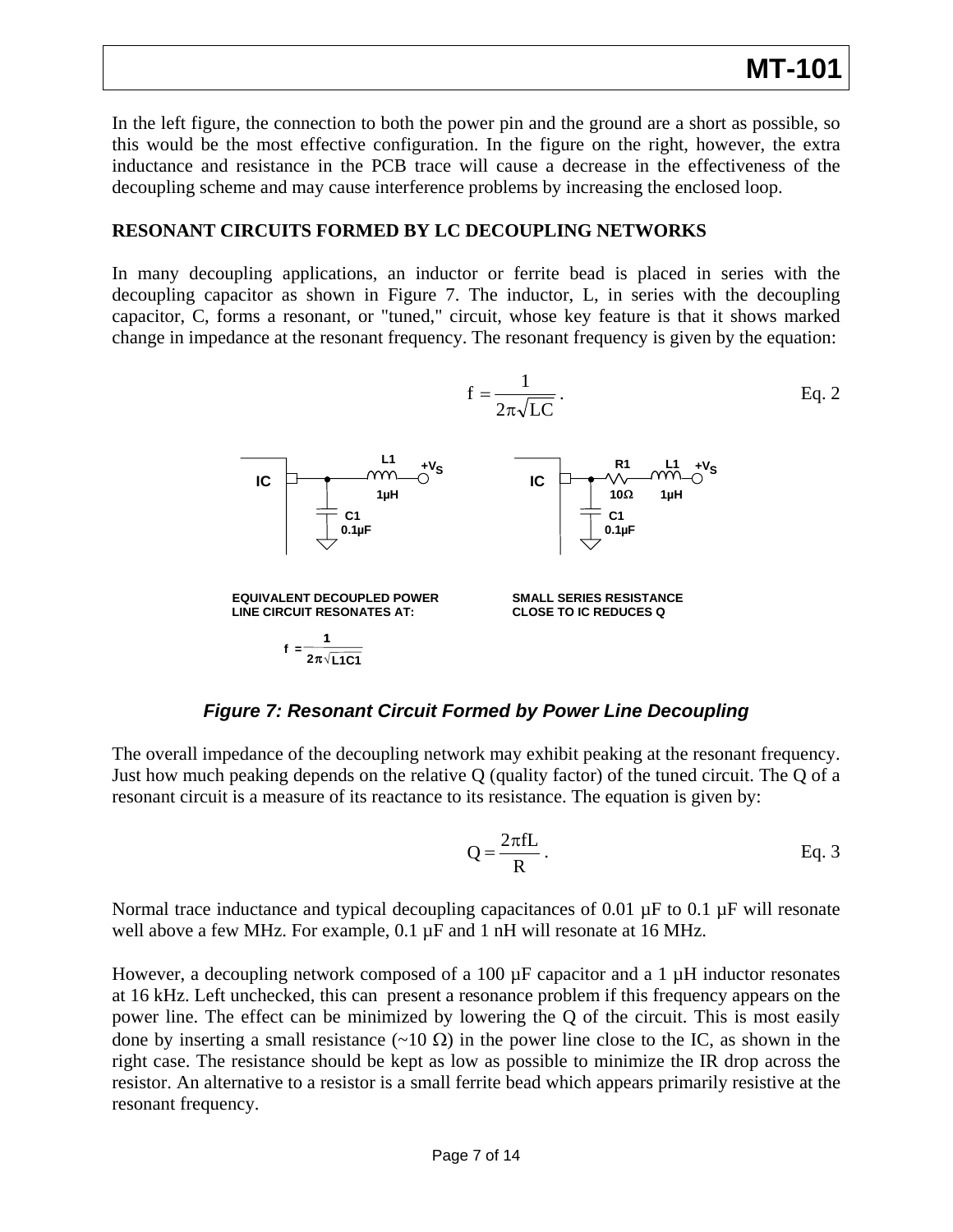The use of a ferrite bead rather than an inductor minimizes resonance problems because the ferrite bead appears resistive above 100 kHz and will therefore lower the effective Q of the circuit. Typical ferrite bead impedances are shown in Figure 8.



*Figure 8: Ferrite Bead Impedance Compared to a 1µH Inductor* 

The response of simple LRC decoupling networks can be easily simulated using a SPICE-based program such as [National Instruments Multisim™, Analog Devices' Edition.](http://www.analog.com/en/design-tools/dt-multisim-spice-program-download/design-center/index.html) A typical model of the circuit is shown in Figure 9, and a simulated response in Figure 10.



*Figure 9: LC Filter Attenuation Approximation*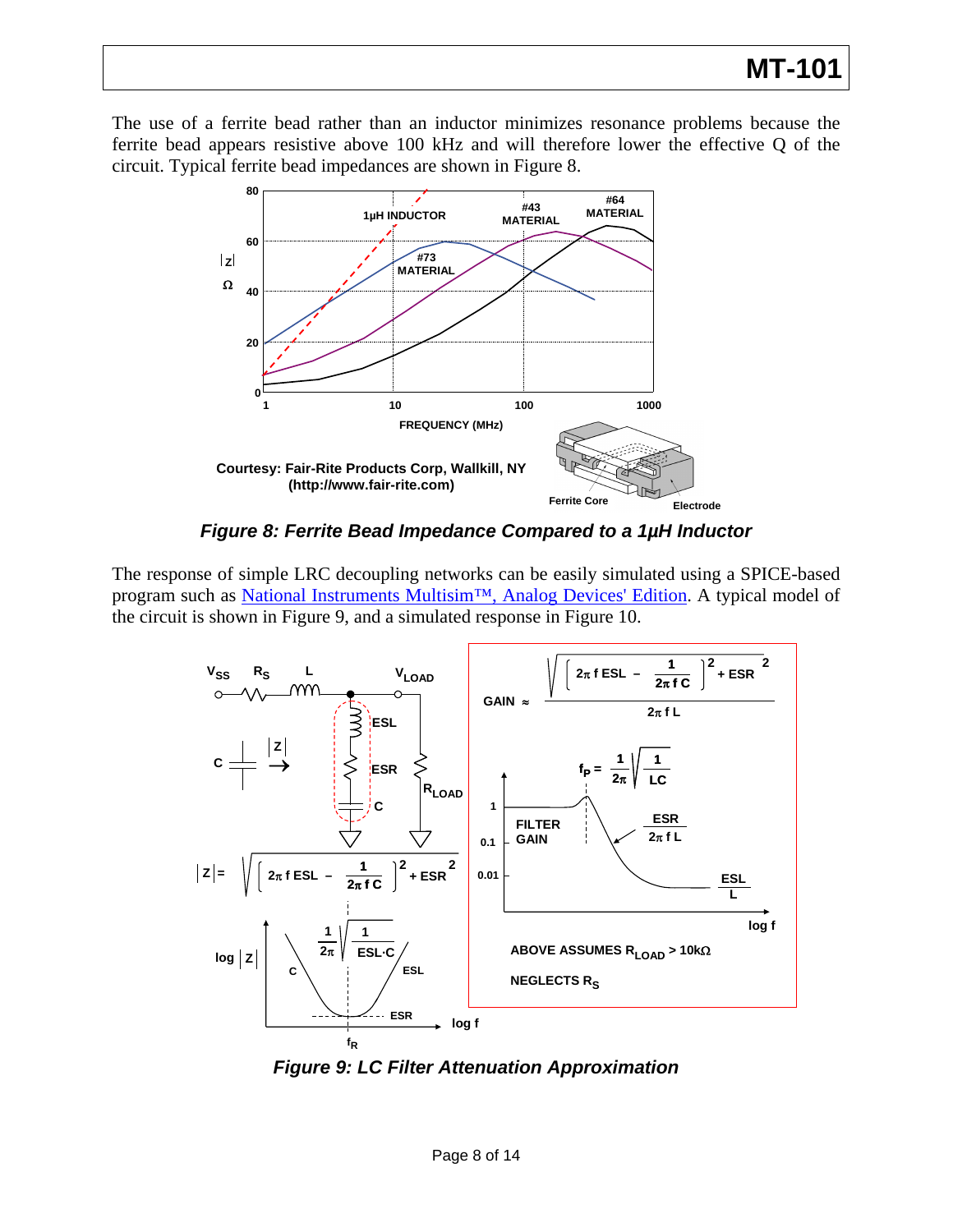



### **EFFECTS OF POOR DECOUPLING TECHNIQUES ON PERFORMANCE**

In this section we examine the effects of poor decoupling on two fundamental components: an op amp and an ADC.

Figure 11 shows the pulse response of [AD8000](http://www.analog.com/en/amplifiers-and-comparators/operational-amplifiers-op-amps/ad8000/products/product.html), a 1.5 GHz high speed current feedback op amp. Both of the oscilloscope graphs were taken using the evaluation board. The left-hand trace shows the response with proper decoupling, and the right-hand trace shows the same response on the same board with the decoupling capacitors removed. The output load in both cases was  $100 \Omega$ .



*Figure 11: Effects of Decoupling on Performance of the AD8000 Op Amp*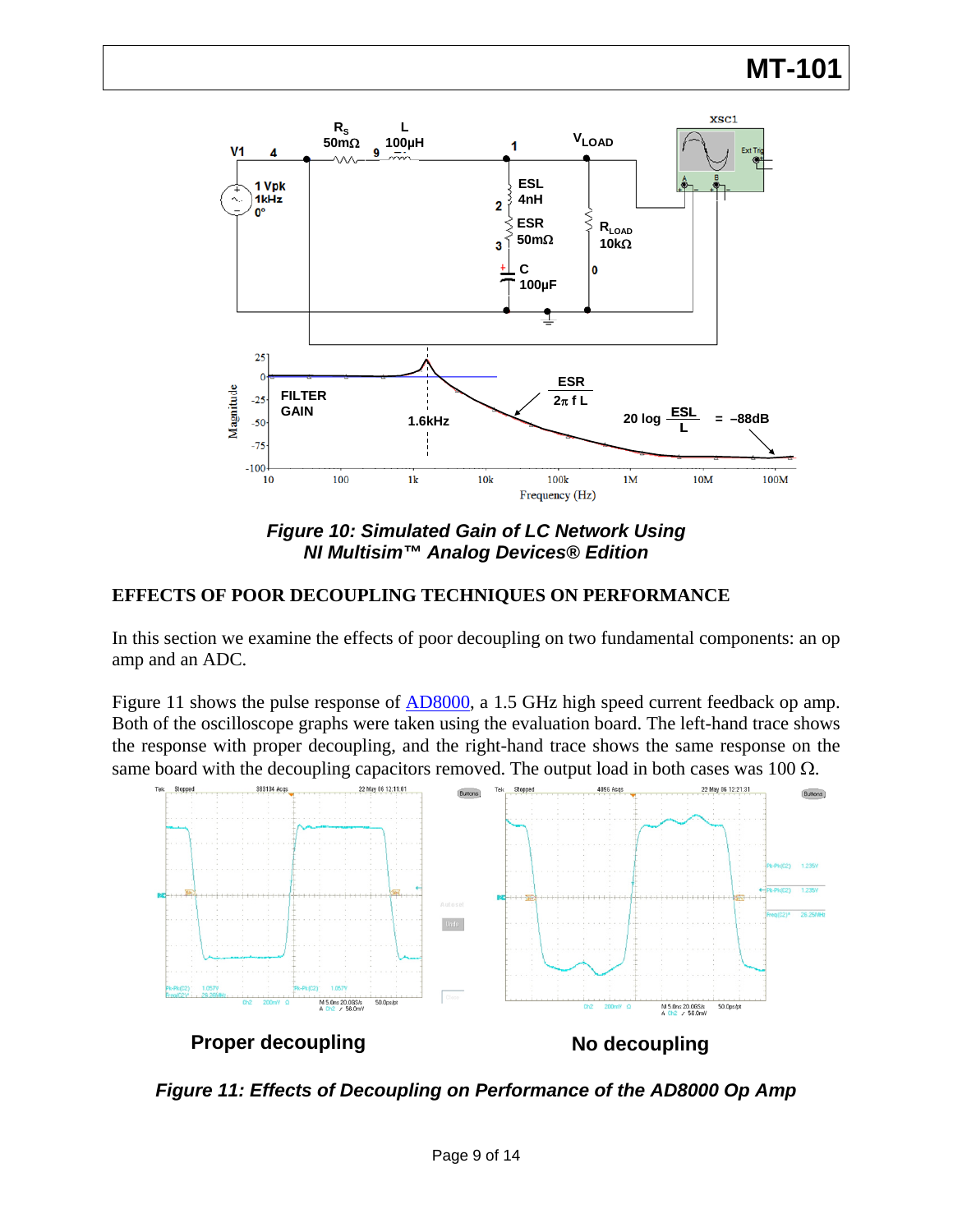# **MT-101**

Figure 12 shows the PSRR of the AD8000 as a function of frequency. Note that the PSRR falls to a relatively low value at the higher frequencies. This means that signals on the power line will propagate easily to the output. circuits. Figure 13 shows the circuit used to measure the PSRR of the AD8000.



*Figure 12: AD8000 Power Supply Rejection Ratio (PSRR)* 



*Figure 13: AD8000 Positve PSRR Test Set* 

We will now examine the effect of proper and improper decoupling on a high performance data converter, the [AD9445](http://www.analog.com/en/analog-to-digital-converters/ad-converters/ad9445/products/product.html) 14-bit, 105/125MSPS ADC. While a converter will typically not have a PSRR specification, proper decoupling is still very important. Figure 14 shows the FFT output of a properly designed circuit. In this case, we are using the evaluation board for the AD9445. Note the clean spectrum.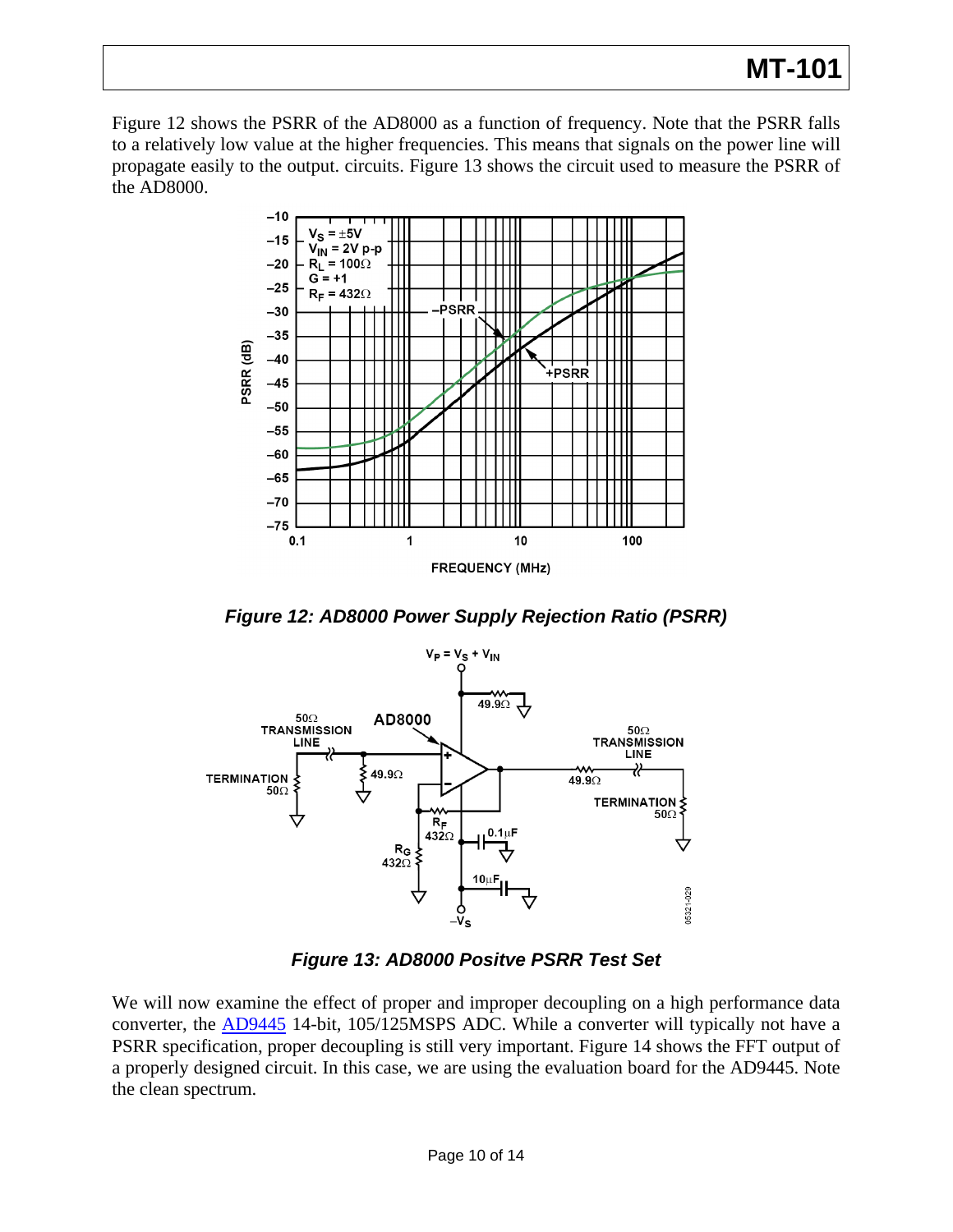

*Figure 14: FFT Plot for the AD9445 Evaluation Board with Proper Decoupling* 

The pinout of the AD9445 is shown in Figure 15. Note that there are multiple power and ground pins. This is done to lower the impedance of the power supply (pins in parallel).

There are 33 analog power pins. 18 pins are connected to AVDD1 (which is +3.3 V  $\pm$  5%) and 15 pins are connected to AVDD2 (which is +5 V  $\pm$  5%). There are four DVDD (which is +5 V  $\pm$ 5%) pins. On the evaluation board used in this experiment, each pin has a ceramic decoupling cap. In addition, there are several 10 µF electrolytic capacitors as well.



*Figure 15: AD9445 Pinout Diagram*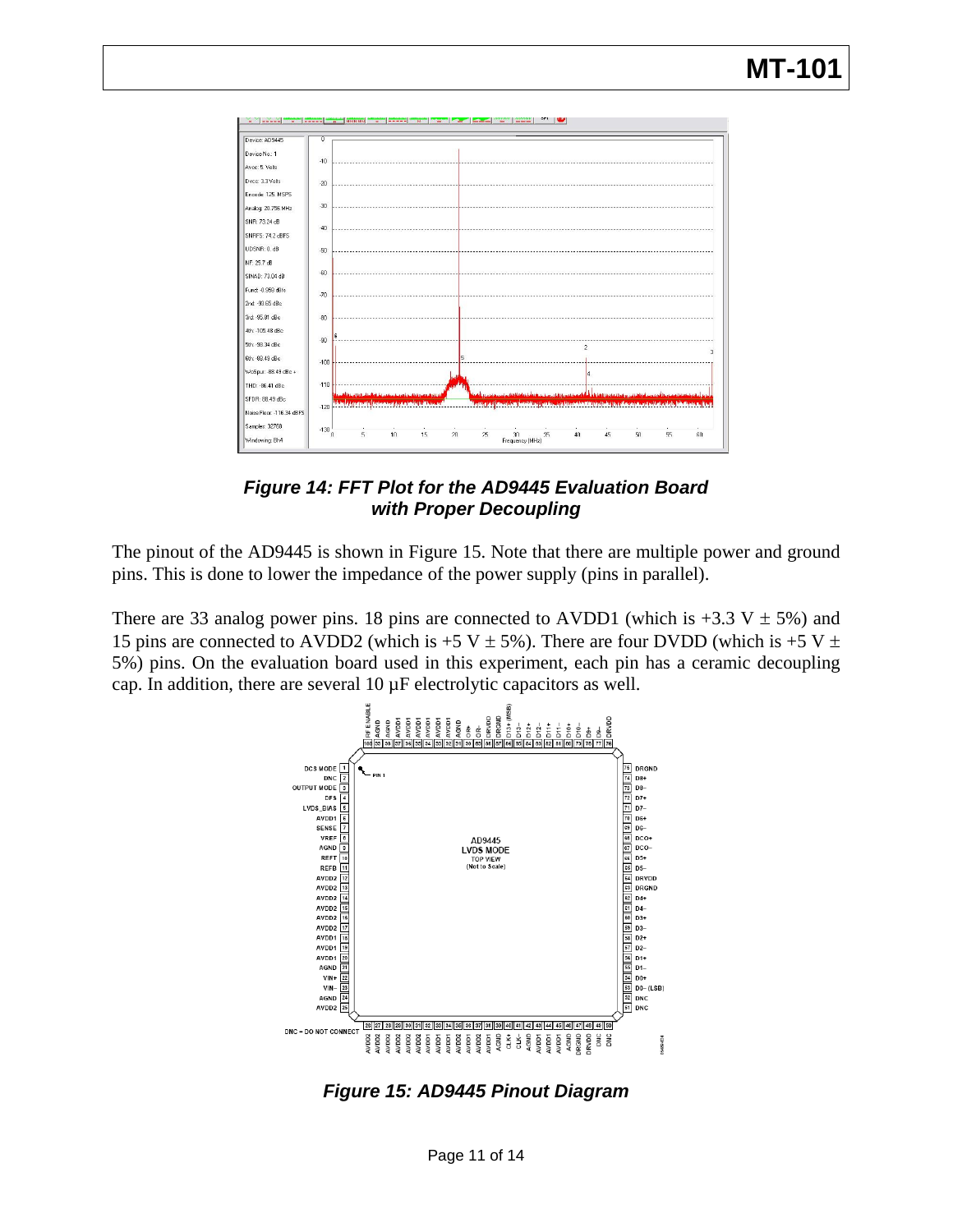Figure 16 shows the spectrum with the decoupling caps removed from the analog supply. Note the increase in high frequency spurious signals, as well as some intermodulation products (lower frequency components).

The SNR of the signal has obviously decreased.

The only difference between this figure and the last is removal of the decoupling capacitors. Again we used the AD9445 evaluation board to make the measurements.



## *Figure 16: FFT Plot for an AD9445 Evaluation Board with Caps Removed from the Analog Supply*

Figure 17 shows the result of removing the decoupling caps from the digital supply. Again note the increase in spurs. Also note the frequency distribution of the spurs. Not only do these spurs occur at high frequencies, but across the spectrum. This experiment was run with the LVDS version of the converter.

We can assume that the CMOS version would be worse because LVDS is less noisy than saturating CMOS logic.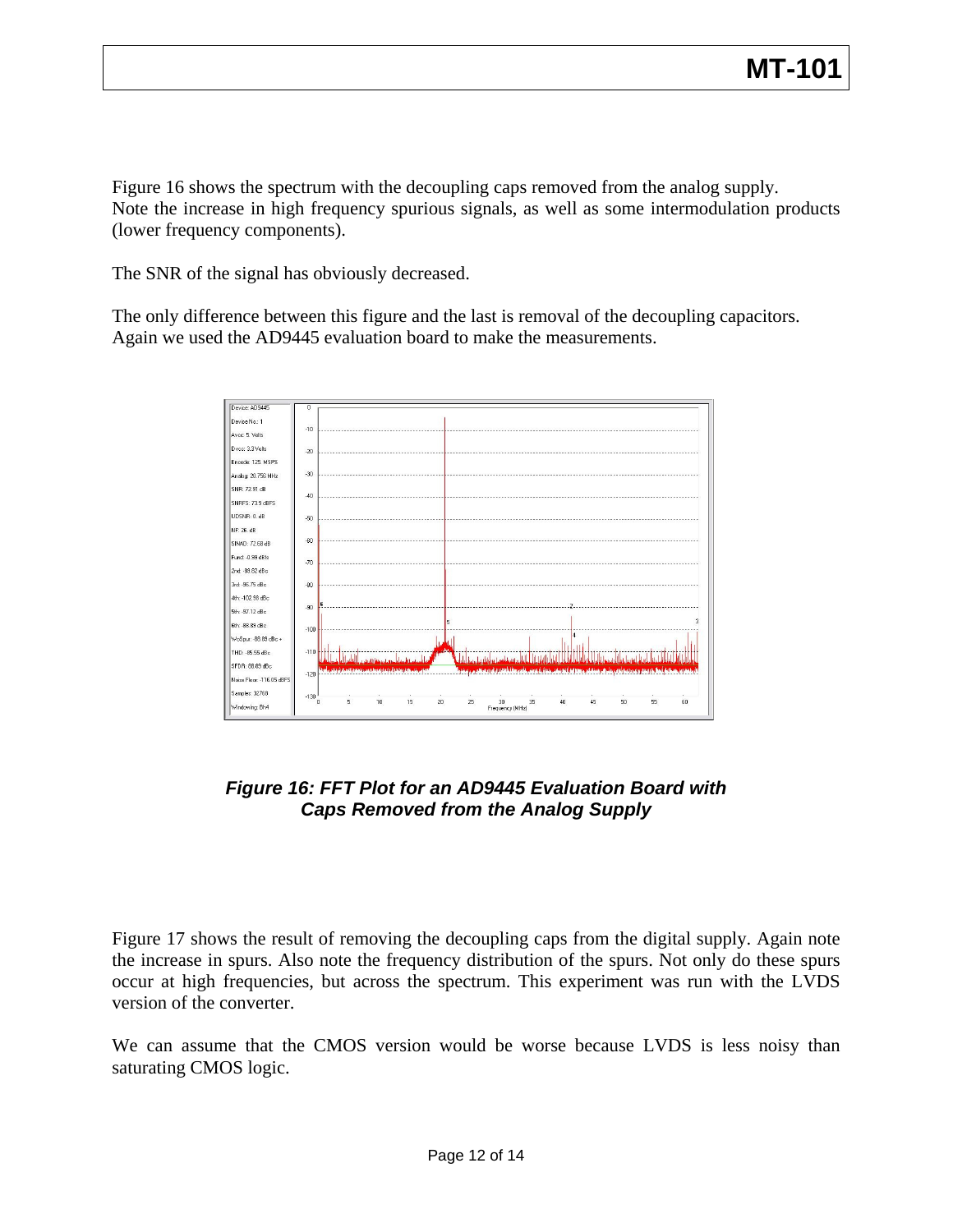

*Figure 17: SNR Plot for an AD9445 Evaluation Board with Caps Removed from the Digital Supply* 

#### **REFERENCES:**

- 1. Henry W. Ott, *Noise Reduction Techniques in Electronic Systems, 2nd Edition*, John Wiley, Inc., 1988, ISBN: 0-471-85068-3.
- 2. Paul Brokaw, "An IC Amplifier User's Guide to Decoupling, Grounding and Making Things Go Right for a Change", [Analog Devices, AN-202.](http://www.analog.com/static/imported-files/application_notes/135208865AN-202.pdf)
- 3. Paul Brokaw, "Analog Signal-Handling for High Speed and Accuracy," [Analog Devices, AN-342](http://www.analog.com/static/imported-files/application_notes/2904748046167431066AN-342.pdf).
- 4. Jerald Graeme and Bonnie Baker,"Design Equations Help Optimize Supply Bypassing for Op Amps," *Electronic Design, Special Analog Issue*, June 24, 1996, p.9.
- 5. Jerald Graeme and Bonnie Baker, "Fast Op Amps Demand More Than a Single-Capacitor Bypass," *Electronic Design, Special Analog Issue*, November 18, 1996, p.9.
- 6. Jeffrey S. Pattavina, "Bypassing PC Boards: Thumb Your Nose at Rules of Thumb," *EDN*, Oct. 22, 1998, p.149.
- 7. Howard W. Johnson and Martin Graham, *High-Speed Digital Design*, PTR Prentice Hall, 1993, ISBN-10: 0133957241, ISBN-13: 978-0133957242.
- 8. Ralph Morrison, *Solving Interference Problems in Electronics*, John Wiley, 1995, ISBN-10: 0471127965, ISBN-13: 978-0471127963
- 9. C. D. Motchenbacher and J. A. Connelly, *Low Noise Electronic System Design*, John Wiley, 1993, ISBN-10: 0471577421, ISBN-13: 978-0471577423.
- 10. Mark Montrose, *EMC and the Printed Circuit Board*, Wiley-IEEE Press, 1999, ISBN-10: 078034703X, ISBN-13: 978-0780347038.